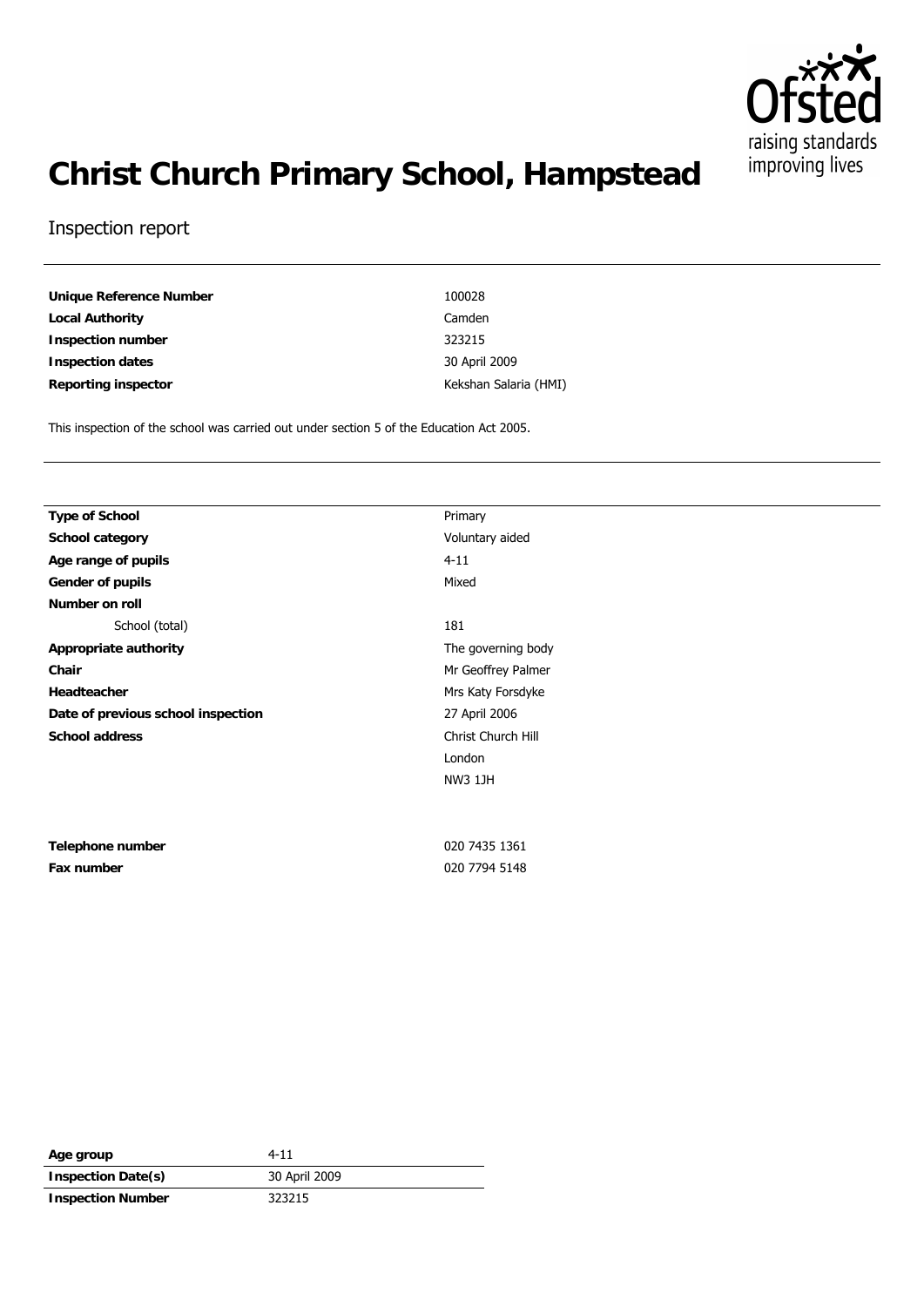#### (c) Crown copyright 2009

#### Website: www.ofsted.gov.uk

This document may be reproduced in whole or in part for non commercial educational purposes, provided that the information quoted is reproduced without adaptation and the source and date of publication are stated.

Further copies of this report are obtainable from the school. Under the Education Act 2005, the school must provide a copy of this report free of charge to certain categories of people. A charge not exceeding the full cost of reproduction may be made for any other copies supplied.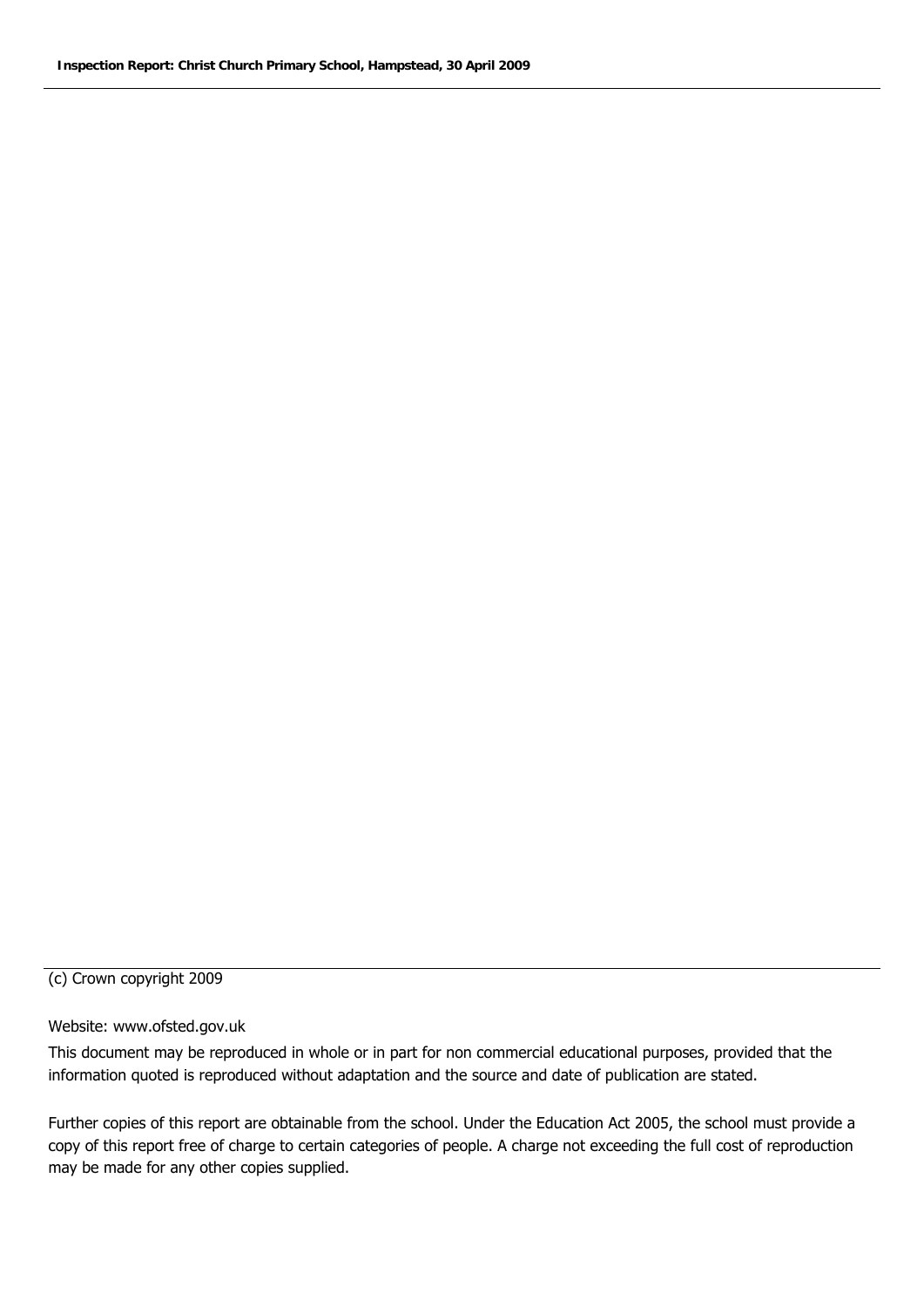## **Introduction**

The inspection was carried out by one of Her Majesty's Inspectors and one Additional Inspector.

Inspectors evaluated the overall effectiveness of the school and investigated achievement and standards, the personal development and well-being of pupils, the quality of provision, and leadership and management. Inspectors met with staff, governors and pupils. Parts of some lessons were observed; parents' questionnaires were examined; and school information, including self-evaluation, was scrutinised. Other aspects of the school's work were not investigated in detail, but the inspectors found no evidence to suggest that the school's own assessments, as given in its self-evaluation, were not justified, and these have been included in the report where appropriate.

## **Description of the school**

Christ Church Primary is a small, one-form entry school. The majority of pupils are White British, with a small number of pupils from a wide range of ethnicities making up the average proportion of minority ethnic pupils in the school. The proportion of pupils who have English as an additional language is above that found nationally. The proportion of pupils eligible for free school meals is much lower than the national average. The proportion of pupils who have learning difficulties and/or disabilities - mostly in the areas of speech, language and communication, social, emotional, physical and behavioural difficulties - is in line with the national average.

The school has achieved Healthy School status and the Artsmark Gold award.

## **Key for inspection grades**

| Grade 1 | Outstanding  |
|---------|--------------|
| Grade 2 | Good         |
| Grade 3 | Satisfactory |
| Grade 4 | Inadequate   |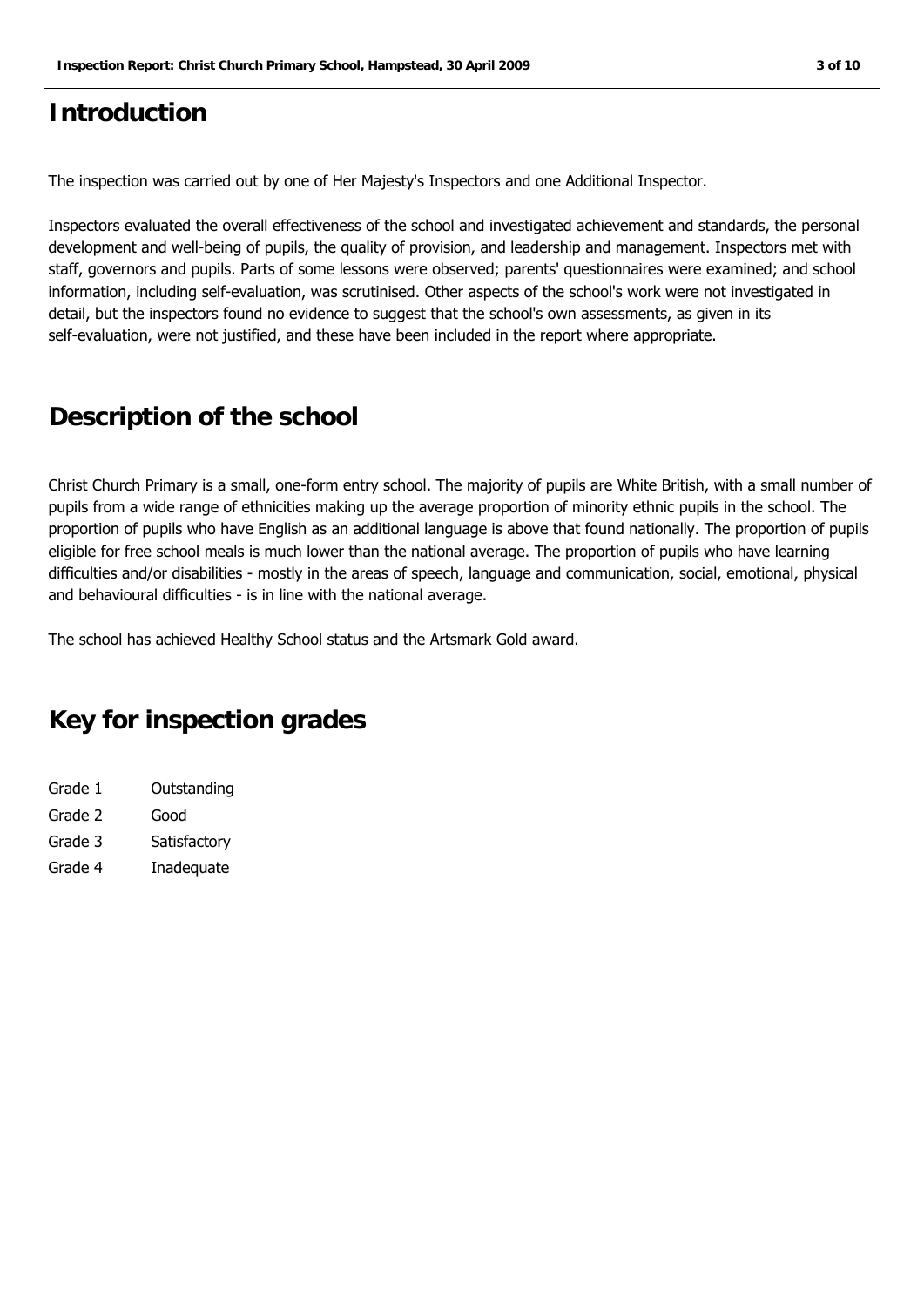## **Overall effectiveness of the school Grade: 1 Grade: 1**

Christ Church Primary is an outstanding school. This is because the pupils at this school achieve outstandingly well in the core subjects of English, mathematics and science and in their personal development. Throughout the school, all pupils make very good progress because of the excellent teaching, underpinned by the clear vision and outstanding leadership of the headteacher. Pupils enjoy school very much, as reflected in their good attendance, their excellent behaviour and their positive attitude to learning.

Children enter the Reception class with skills and knowledge that are generally in line with or above those expected for their age, except in writing where levels are lower than expected. They get off to a very good start and are well prepared for more formal learning when they enter Year 1. All pupils, including those with learning difficulties and disabilities and those from minority ethnic backgrounds, make excellent progress and the majority attain very high standards by the time they leave the school. Key Stage 2 results have been exceptionally high over the past five years. The 2008 results of the national tests show that the proportion of pupils who exceed national expectations by attaining Level 5 has been sustained at very high levels in all three core subjects. Inspection evidence, including targets and current levels of attainment for the 2009 Year 2 and Year 6 cohorts, indicates that results and progress measures for both key stages are on target to remain consistently high.

An important factor contributing to their outstanding attainment is the personal development of the pupils. Relationships are a strength of the school and staff and pupils at all levels are involved in the vibrancy of the provision available. Pupils are friendly and form very positive relationships with everyone in school. They are confident and articulate and speak with great pride about all that the school does for them. Pupils know how to keep safe and willingly ask for help when they need it. They are keen to take on responsibility and contribute extremely well to the wider community, for example, in organising a non-uniform day for the victims of the Burmese and Chinese natural disasters. The school is rightly very proud to have achieved the UNICEF Rights Respecting Schools status, which has had a positive impact on pupils' understanding of global issues. Pupils are proud to represent their class on the school council and feel their views are heard, for example, in the securing of funding for a school-council-led Making Healthy Choices project which enabled all pupils to take part in an adventurous sporting activity. Particularly noteworthy is the continual focus on preparing pupils for their future economic well-being. Working in partnership with the local authority, the school has successfully organised Money Week and Careers Day and has been involved in the Young Enterprise project. Consequently, by Year 6, pupils are lively, thoughtful, responsible and sensitive young people, who are very well prepared for secondary school and for their future lives.

Teaching and learning are outstanding. Teaching consistently challenges pupils and enables them to make very good progress during the time they are at the school. Teachers have high expectations of pupils; they expect them to work hard and do their best and pupils rise to this challenge. Very skilled teaching absorbs pupils and a very good range of teaching styles and planning for varying ability levels ensure that the needs of all learners are met very effectively. Teachers work hard to make tasks interesting and pupils really enjoy lessons. As one pupil commented, with enormous enthusiasm, 'The teacher does not give you easy work in here!' A major contribution to learning is made by the skilled support staff, particularly true with pupils who have statements of special educational need, who are sensitively helped to play a full part in lessons and other activities. Teachers frequently check pupils' understanding and in many lessons pupils are guided and encouraged to develop their ability to assess their own work. Teachers use information and communication technology very effectively and pupils are encouraged to use it to research and present their work.

The school provides a broad, rich, stimulating and well-integrated curriculum which interests and motivates pupils and links subjects coherently. There is a very strong and highly effective emphasis on learning through creative and practical work and on activities that promote pupils' personal development, particularly independence, initiative and cooperation. Very good links with other organisations and schools help to enhance the pupils' experiences within and beyond the local community. This is augmented by the use of well-chosen visitors and visits to broaden pupils' learning experiences, provide first-hand learning experiences and promote pupils' social development. The use of focus weeks, events and projects, such as Christ Church Arts Project, provides opportunities for the school to develop pupils' creativity and enabled the school to achieve its Artsmark Gold status. The excellent art work by pupils on display in the classrooms, corridors and hall reflects this status.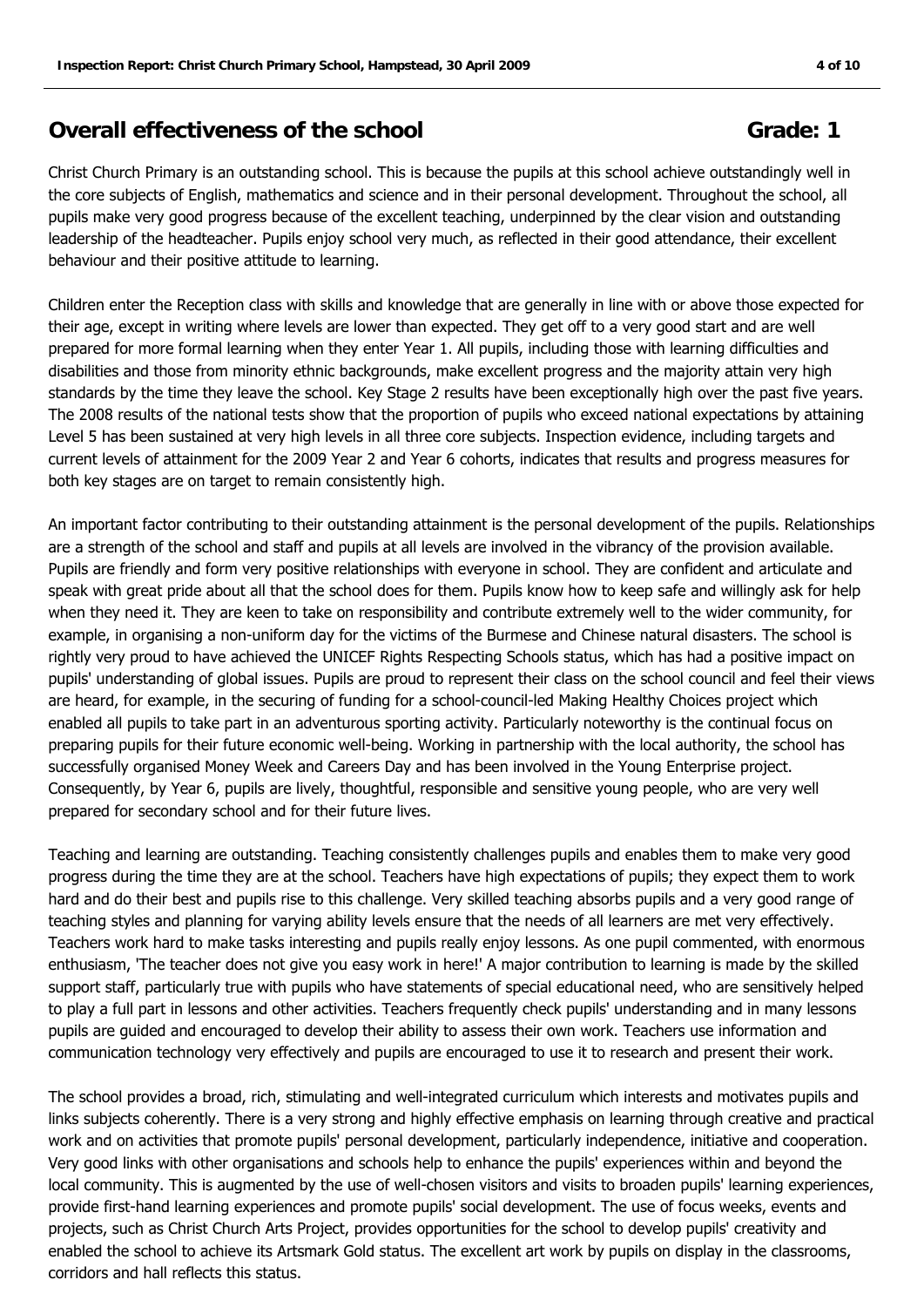Excellent care and support are embedded in the ethos of the school and are firmly based on the positive and caring values promoted by the school, which are well understood by pupils. Consequently, pupils learn to value and respect others and to work hard. Arrangements for safeguarding are well established and effective. Regular risk assessments and health and safety checks are carried out to ensure that the school is safe and welcoming. The school works well in partnership with parents and a range of external agencies to support pupils' needs. There are effective measures to maintain and further improve pupils' good attendance. Senior leaders use information from progress meetings with teachers very effectively to target support for pupils and to monitor progress of targeted pupil groups. Assessment and tracking of pupils' progress have developed well and academic guidance is very good. Marking is good; it provides a clear record of pupils' achievements over time and gives pupils the information they need to make further progress. Pupils comment that they find the marking and target-setting process helpful in helping them to learn. Pupils' spiritual, moral, social and cultural development is very good, as a result of thoughtful assemblies, special events and visits. Additionally, the understanding of other faiths and cultures is developed very well through personal, social and health education and religious education.

Leadership and management are outstanding because there is a clear focus on maintaining and improving the very high standards as well as on promoting the personal development and well-being of pupils. The leadership provided by the headteacher is excellent and provides clarity of direction and purpose. The headteacher knows the school very well and this is evident in the high quality of the school's own self-evaluation. This is comprehensive and rigorous, clearly identifying strengths and areas for improvement. The senior management team is aware of what is required to develop the school still further, and have well-formulated plans to ensure that past improvements are consolidated and continued. The headteacher is supported by a team of teachers and teaching assistants who are very well informed and committed to raising pupils' achievement still further. Inspectors found reflective practitioners who consult parents and pupils, and act on their views where appropriate. The value placed on all members of staff has resulted in excellent teamwork and real commitment to the school.

A large majority of parents are positive in their appreciation of the school, one of whom summed up the views of many in saying: 'Christ Church is an excellent school. It fosters kindness and appreciation of others first and foremost. The teachers are first-rate, providing wonderful learning opportunities and inspiring our children.' A number of parents were concerned about recent staff changes. Inspection evidence indicates that senior managers are dealing effectively with the issues raised by parents. The governing body is fully involved in the life of the school, serves it well and has a good knowledge of its strengths and areas for development. They are fully supportive of the school's development, as shown by governors' close monitoring of achievement and standards and their determination to improve the school premises.

The school has a real sense of community, which has been developed through its strong links with the parish. There is a clear commitment to promoting cohesion within and outside the school community. The school has excellent capacity to improve.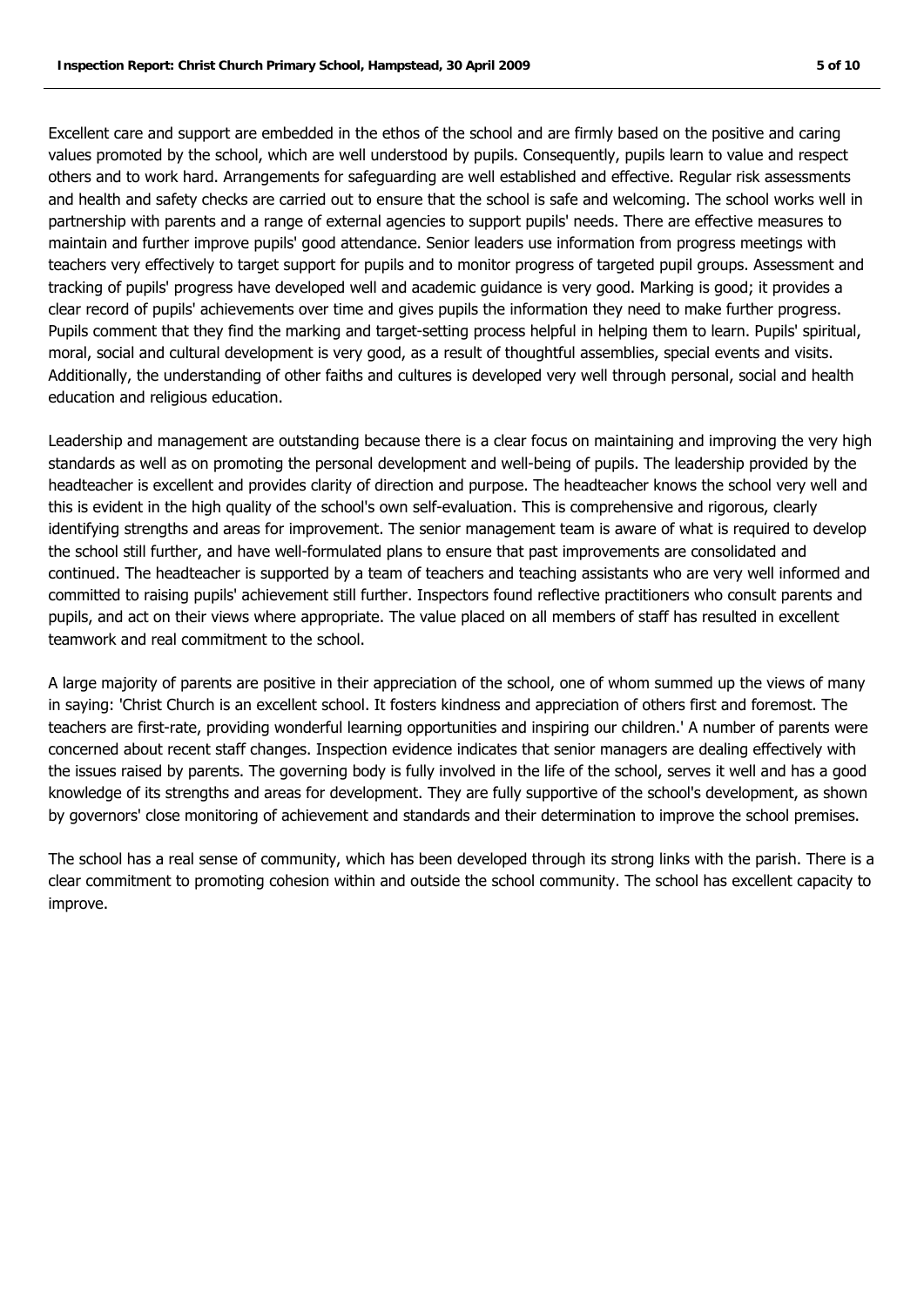## **Effectiveness of the Early Years Foundation Stage Grade: 1**

Children enter the Reception class from a wide range of nursery and pre-school settings and, on entry, their skills and knowledge are generally in line with or above the expected levels for their age except in writing where they are below. There is good communication between home and school as a result of an improved induction procedure which helps children settle quickly and happily into the class routines and become confident learners. As a result of good teaching, effective assessment and a well-planned practical curriculum, children make good progress so that they leave the Early Years Foundation Stage with skills which are generally above those found nationally. Children's personal development is outstanding. Their behaviour and interactions with each other and with adults are very positive; they are respectful, friendly and independent. The welfare needs of children are a priority for all staff. Parents comment favourably on the good links which exist between the parents and the school for the benefit of the children from the time that they start school and throughout the Early Years Foundation Stage. Leadership of the Early Years Foundation Stage is outstanding and has made recent changes to the induction and transition procedures to ensure a smooth entry into the school and transition to the next class. Although much thought has gone into developing the outside area, there is still work to do to make this a natural extension of the classroom and to help compensate for the cramped conditions in the classroom itself.

#### **What the school should do to improve further**

■ Continue to improve the outdoor provision in the Early Years Foundation Stage.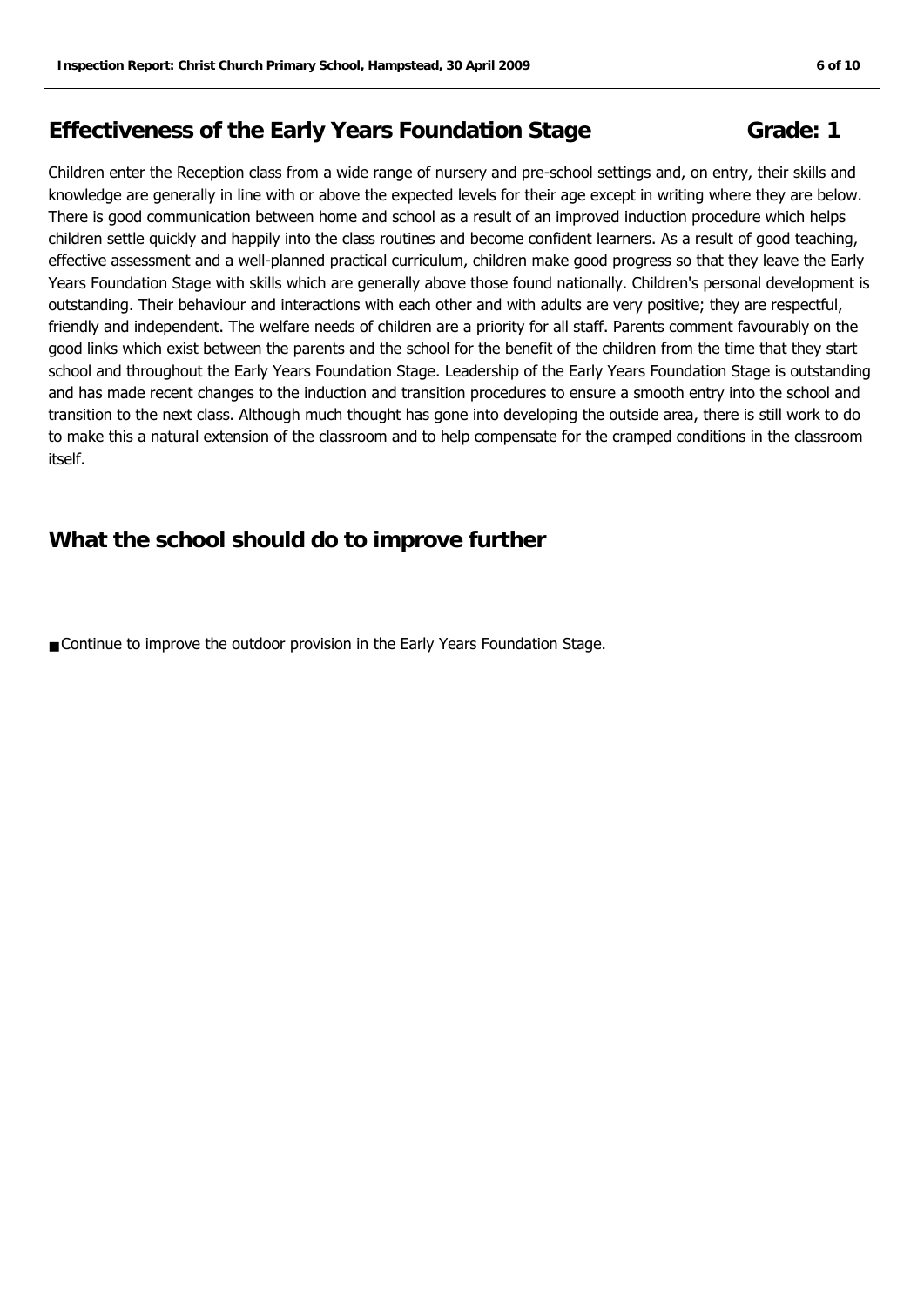**Any complaints about the inspection or the report should be made following the procedures set out in the guidance 'Complaining about inspections', which is available from Ofsted's website: www.ofsted.gov.uk.**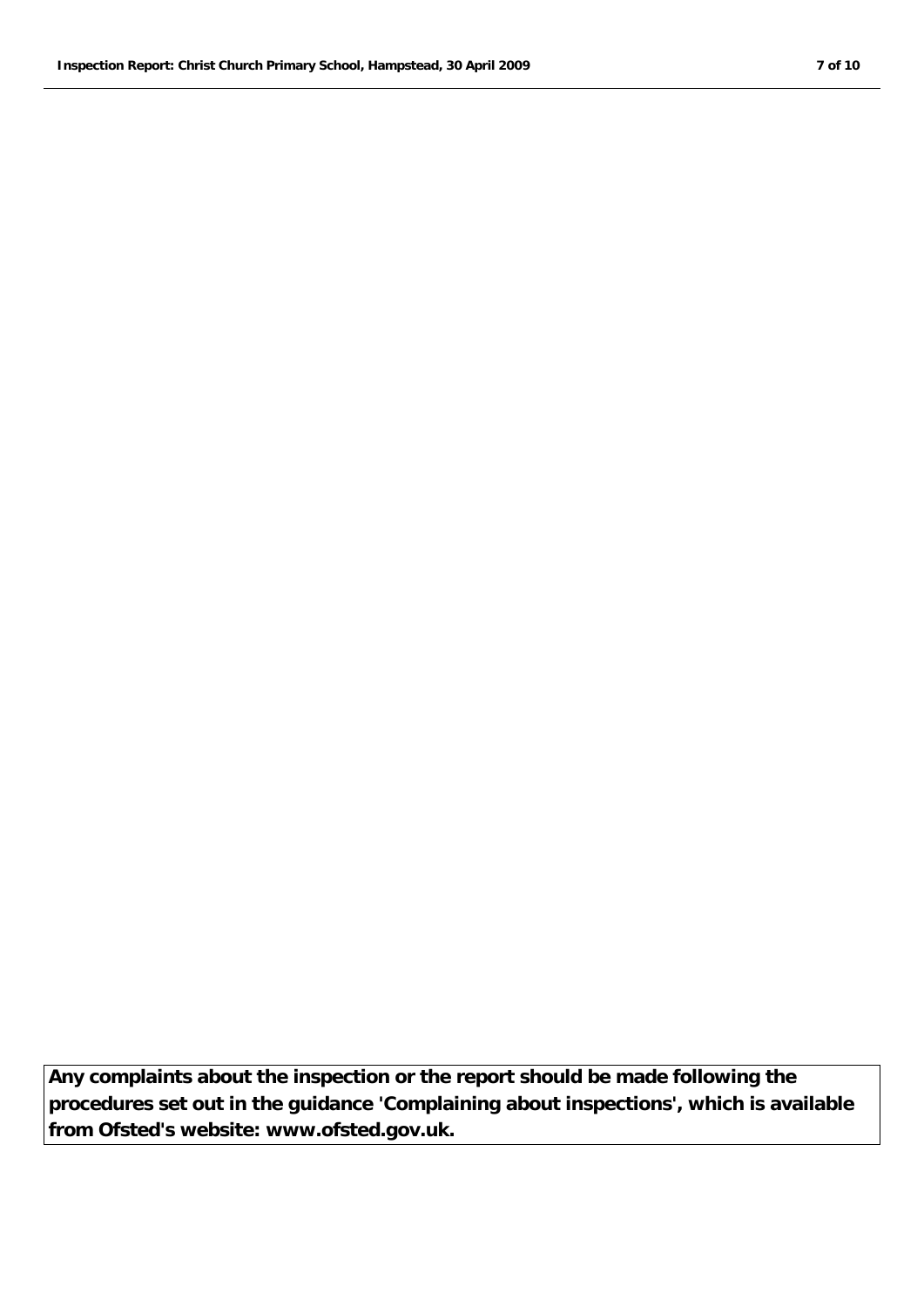## **Inspection judgements**

| Key to judgements: grade 1 is outstanding, grade 2 good, grade 3 satisfactory, and | School  |
|------------------------------------------------------------------------------------|---------|
| grade 4 inadequate                                                                 | Overall |

## **Overall effectiveness**

| How effective, efficient and inclusive is the provision of education, integrated care     |     |
|-------------------------------------------------------------------------------------------|-----|
| and any extended services in meeting the needs of learners?                               |     |
| Effective steps have been taken to promote improvement since the last inspection          | Yes |
| How well does the school work in partnership with others to promote learners' well-being? |     |
| The capacity to make any necessary improvements                                           |     |

## **Effectiveness of the Early Years Foundation Stage**

## **Achievement and standards**

| How well do learners achieve?                                                                   |  |
|-------------------------------------------------------------------------------------------------|--|
| The standards <sup>1</sup> reached by learners                                                  |  |
| How well learners make progress, taking account of any significant variations between groups of |  |
| learners                                                                                        |  |
| How well learners with learning difficulties and/or disabilities make progress                  |  |

## **Personal development and well-being**

| How good is the overall personal development and well-being of the learners?                       |  |
|----------------------------------------------------------------------------------------------------|--|
| The extent of learners' spiritual, moral, social and cultural development                          |  |
| The extent to which learners adopt healthy lifestyles                                              |  |
| The extent to which learners adopt safe practices                                                  |  |
| How well learners enjoy their education                                                            |  |
| The attendance of learners                                                                         |  |
| The behaviour of learners                                                                          |  |
| The extent to which learners make a positive contribution to the community                         |  |
| How well learners develop workplace and other skills that will contribute to their future economic |  |
| well-being                                                                                         |  |

#### **Annex A**

 $^1$  Grade 1 - Exceptionally and consistently high; Grade 2 - Generally above average with none significantly below average; Grade 3 - Broadly average to below average; Grade 4 - Exceptionally low.

All white boxes must be completed. The grey boxes are used wherever the inspection team has sufficient evidence to come to a secure judgement.

 $2$  IE - denotes that insufficient evidence was available to inspectors for a judgement to be made.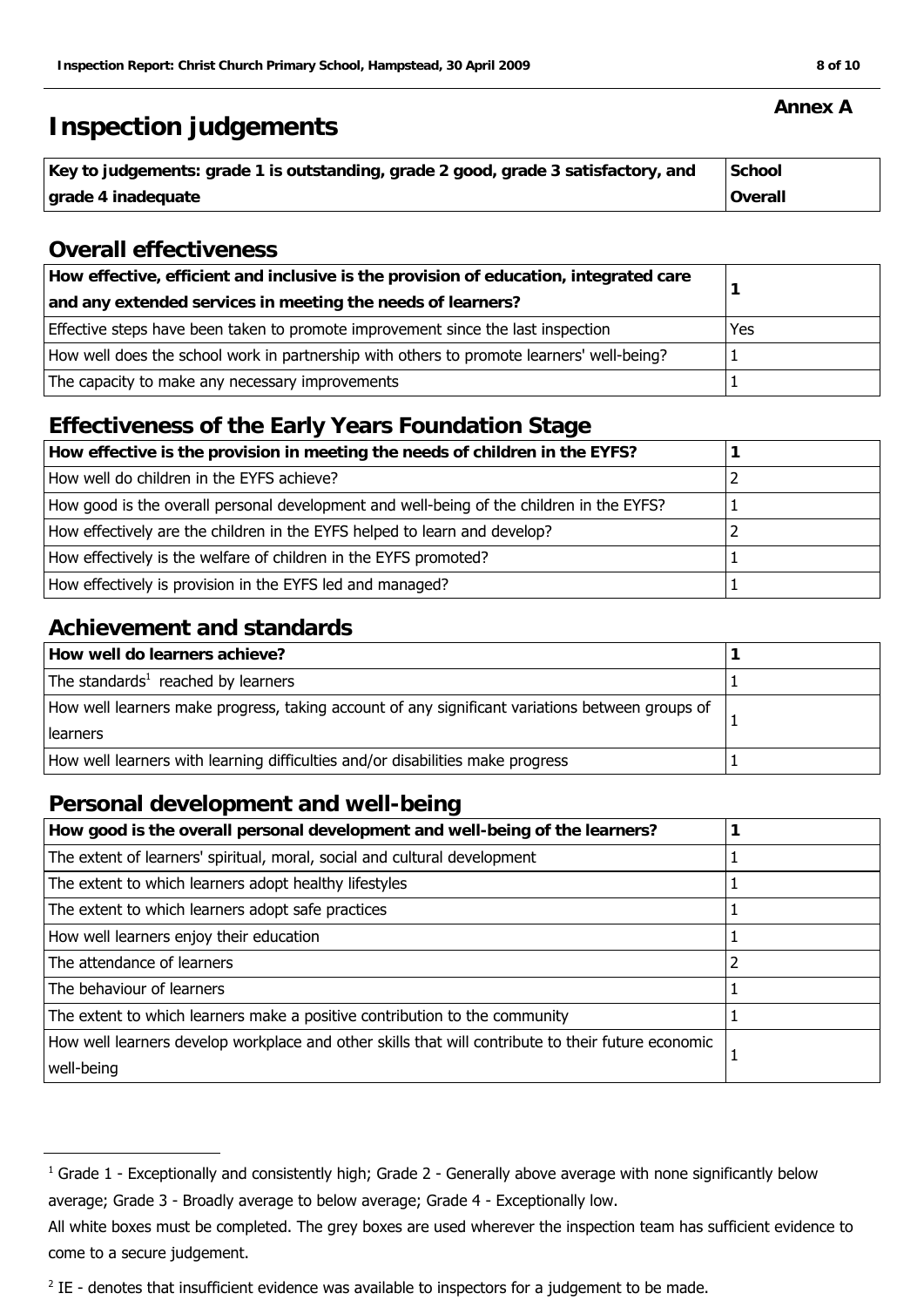## **The quality of provision**

| How effective are teaching and learning in meeting the full range of learners' needs?                |  |
|------------------------------------------------------------------------------------------------------|--|
| How well do the curriculum and other activities meet the range of needs and interest<br>of learners? |  |
| How well are learners cared for, guided and supported?                                               |  |

## **Leadership and management**

| How effective are leadership and management in raising achievement and supporting<br>all learners?  |     |
|-----------------------------------------------------------------------------------------------------|-----|
| How effectively leaders and managers at all levels set clear direction leading to improvement and   |     |
| promote high quality of care and education                                                          |     |
| How effectively leaders and managers use challenging targets to raise standards                     |     |
| The effectiveness of the school's self-evaluation                                                   |     |
| How well equality of opportunity is promoted and discrimination eliminated                          |     |
| How well does the school contribute to community cohesion?                                          |     |
| How effectively and efficiently resources, including staff, are deployed to achieve value for money |     |
| The extent to which governors and other supervisory boards discharge their responsibilities         |     |
| Do procedures for safeguarding learners meet current government requirements?                       | Yes |
| Does this school require special measures?                                                          | No  |
| Does this school require a notice to improve?                                                       | No  |